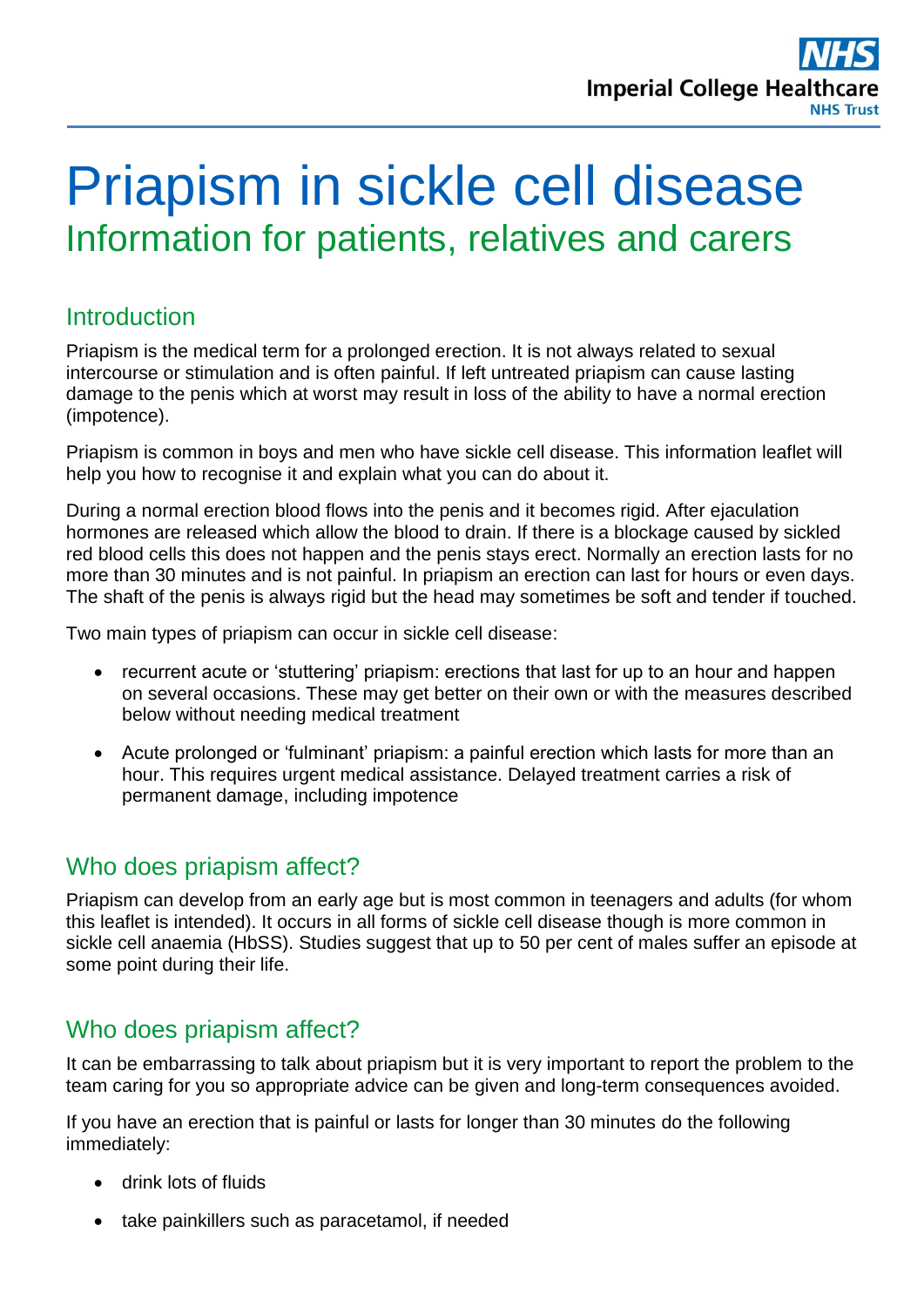- walk around or take gentle exercise (running on the spot can help)
- have a warm shower or bath
- pass urine frequently to empty the bladder
- keep the area warm **do not** apply anything cold as this may make matters worse
- try to ejaculate

If, despite the above measures, the penis remains erect after **two hours** go A&E **immediately**.

## How is priapism treated in hospital?

If you have to attend hospital for priapism you will be cared for jointly by the haematology and urology teams and will need to stay in hospital until the episode has completely resolved. The treatment you receive may include:

- painkillers if simple pain killers don't work you may need stronger ones like morphine/diamorphine or as per your individual protocol
- intravenous fluids
- pseudoephedrine a tablet which constricts the blood vessels. This helps to squeeze blood out of the penis while also preventing more blood from being pumped in
- draining some blood from the penis (aspiration) this is done with a small needle and syringe by a urology doctor after giving a local anaesthetic to numb the penis. This usually helps to relieve the pain. Blood may be washed out with sterile salt solution at the same time. Sometimes more than one treatment may be needed
- an injection into the penis this is often done at the same time as aspiration to help the erection subside. This works like pseudoephedrine but has a more potent effect
- blood transfusion a red blood cell exchange may be of benefit
- an operation this may be considered if other measures fail and is carried out by a urology specialist. This may involve transfer to a different hospital. There are several different types of operation. These involve implanting a small device called a shunt into the penis to re-route the flow of blood out of the penis. Some men who have surgery for priapism find it difficult to have an erection afterwards. It is difficult to estimate the exact risk of this because priapism itself can cause the same problem.

These treatments and procedures will be discussed fully with you.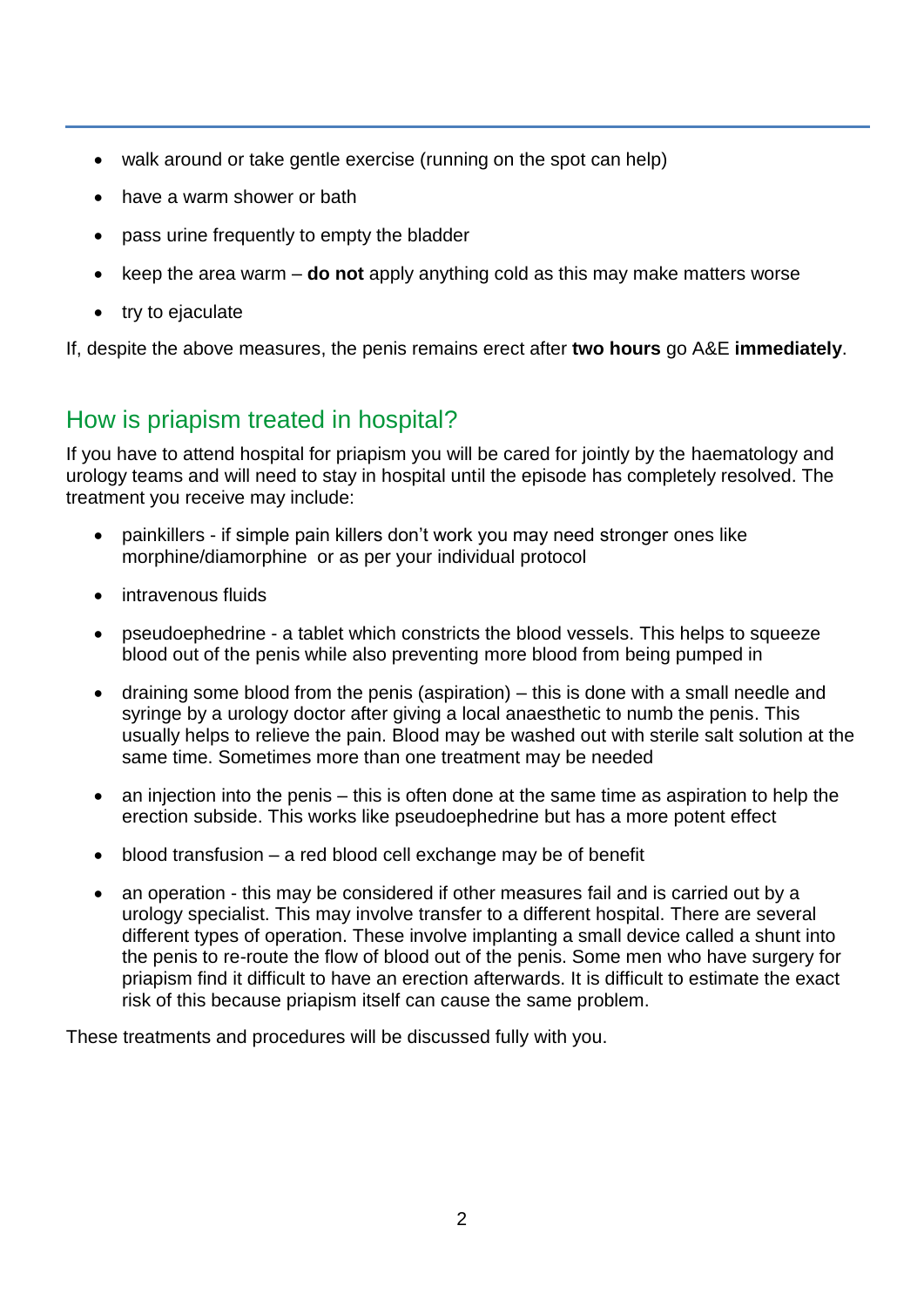## How is priapism treated in hospital?

If you have had more than one episode of priapism treatment may be advised to try to prevent this. The team caring for you will explain the options. They include taking a medication such as pseudoephedrine either on a daily basis or as soon as an episode begins. If this does not work a regular exchange transfusion programme to reduce the number of sickle cells in the blood may help.

## Contact details for advice/further information

Clinical nurse specialist for haemoglobinopathies (Adults): 020 8383 8372 or bleep 9513